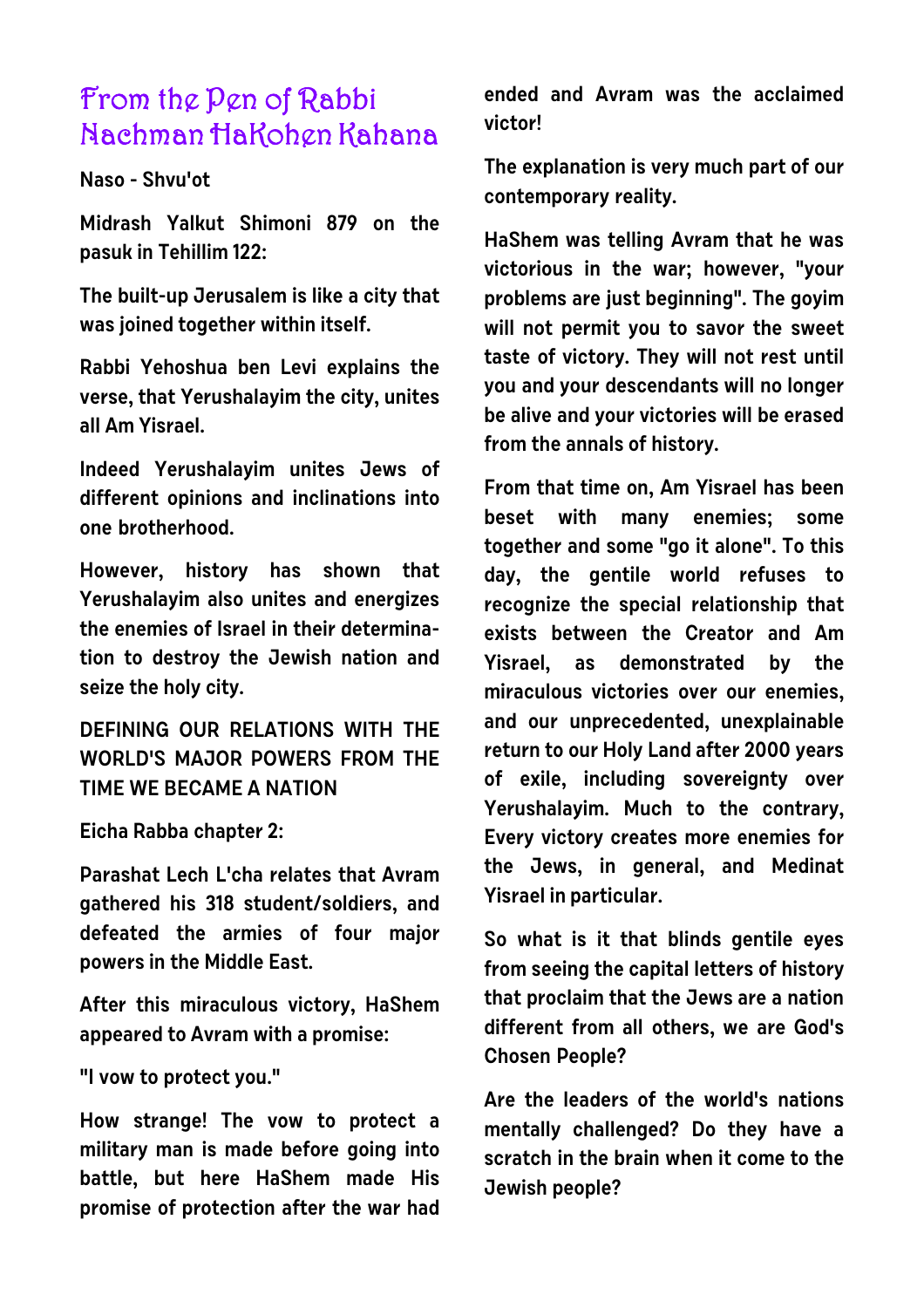**A story is told of two immigrants to the States. After a year Moshe was driving his new car and John was a janitor of a building. They met and John asked Moshe how he arrived at such success? Moshe said that we Jews have a food that makes us smart, and by coincidence I happen to have a piece with me which I can give to you for \$600. John paid the money and Moshe presented him with a wrapped package. John went home and told his wife that soon they would be smart and rich. His wife opened the package and in it was a plain white fish! The following day John went back to Moshe to demand the refund of his money. But Moshe said, I told you that this food will make you smarter. I didn't lie. Today you are smarter then what you were yesterday!**

**Could it be that the nations have impaired intellectual skills that prevent them from deducing logical conclusions? No, that is not true, as we see in the Midrash Yalkut Shimoni:**

**If you are told that the gentile nations have acquired knowledge: believe it. But if you are told that have acquired Torah (spirituality) - reject it outright!**

**So what is it that drives one anti-Semitic power after another into suicidal spins into oblivion?**

## **Answer:**

**The Midrash Yalkut Shimoni (Yeshayahu 420) on the pasuk (Yeshayahu 17:12-14) -**

**Woe to the many nations that rage, they rage like the raging sea!**

**Woe to the peoples who roar, they roar like the roaring of great waters!**

**Although the peoples roar like the roar of surging waters, when he rebukes them they flee far away,**

**driven before the wind like chaff on the hills, like tumbleweed before a gale.**

**In the evening, sudden terror! Before the morning, they are gone!**

**This is the portion of those who loot us, the lot of those who plunder us.**

**The Yalkut states:**

**The prophet likens the Jewish nation to the sands of the beach, and the gentiles to ocean waves that beat against the sands.**

**The prophet is saying that the first wave boasts it will inundate the land, but when it reaches the sandy beach it crests and falls to the ground in utter submission. But none of the succeeding waves learn the lesson. They all try to inundate the land but in utter failure. So to, Paro tried to destroy the Jews and failed, Amalek followed and failed, Sichon, Og and Bilam also tried but failed.**

**In post-Biblical times, over the span of 1900 years, the Christians tried to eliminate the Jews and Judaism - and failed. Followed by the Communist Soviets, then Hitler and now the Islamic**